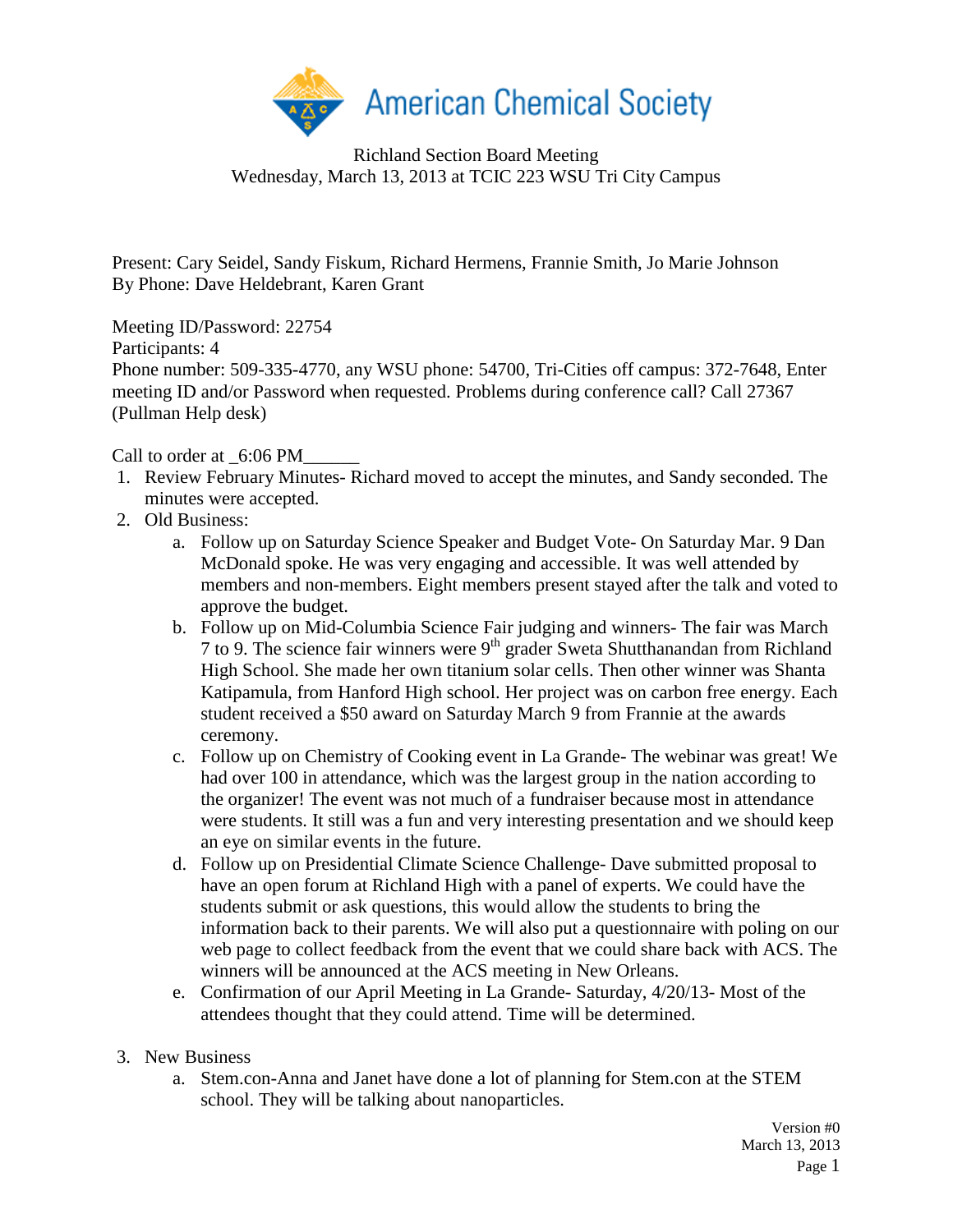

Richland Section Board Meeting

Wednesday, March 13, 2013 at TCIC 223 WSU Tri City Campus

- b. EYH- Janet has been working on this, and we have recruited a graduate student to help. Jessica Klein will also be the plenary speaker as a former EYH participant.
- c. Earth Day- Janet what do you need or want to see happen- No update as Janet could not attend this meeting.
- d. Advertising approach for B reactor tour May 18- Jo Marie said we got our confirmation. There will be two tours, one 8:00-12:30 and one 11:30 to 3:50. We should contact Portland and Puget Sound ACS sections to see what their interest will be, then we could reserve space in the second bus for them. Each bus will hold 43 people. Richard had the ACS yellow book with contact information. Dave, Jo Marie, and Sandy will work on contacting the other sections and on the advertising of the event. We will advertise to the Richland section members and possibly spouses or significant other. We could open to students over 18 if there is space.
- e. Jo Marie's visit to Richland Fair's Market meeting- Jo Marie went to the vendors meeting. They were very interested. They will wave the vendor fee, and advertise it for us. So we need to decide what we will do for the Chemistry of Food. Frannie has a contact with a group called MESA who works to advance science and engineering with underserved students. They may want to help us on this. Jo Marie and Jann will brainstorm ideas for the demonstration. We should do this on a Hanford Friday off. The Pasco market is interested in it too. This could be a once a season activity.
- f. Picnic with AIChE- This summer, but we don't have the date. Karen requests that it not be on CBC graduation day as it has been many times before. We need a draw to the picnic, like maybe a tour of Ice Harbor Dam. Maybe we could involve a new member in planning this.
- g. Science Café in La Grande- Yes we will have one, probably in the fall.
- h. Yakima Valley CC wants to host a speaker- There is a teacher Tania Knickerboker at Yakima Valley CC, who is very interested in participating and setting up a student section. They would like to host a speaker on Friday in April or May, and would be willing to reciprocate and speak at one of our meetings.
- i. Science Olympiad- Cary Seidel said that one student from Royal City signed up for the test. The test needs to be given on April 13, and is hoping that CBC will allow the test to be given there. Karen agreed that CBC could do it. If they know ahead she can have set up of supplies.
- j. Grant application for Science Café Grant- We think Aruna did the last science café grant, so we will touch base with her on how she wrote the last one. The application is 250 words or less. If we mentioned doing it after our B reactor tour, and feature the chemistry of brewing at the brew pub near the tour location. We could also play up regional outreach if we have it later in the fall. This is due March 22.
- k. We need to work on updating our by-laws. We need to have them ready for August national meeting in Indianapolis. It takes about a year to get them approved. Jann will send out an email to those who will work on the by-laws.
- l. Dues- Sandy mentioned that she thinks we need to raise our dues, possibly to \$6 from \$5. Our costs are going up. So we need to justify the need before we do this. Richard will find out how to do this.